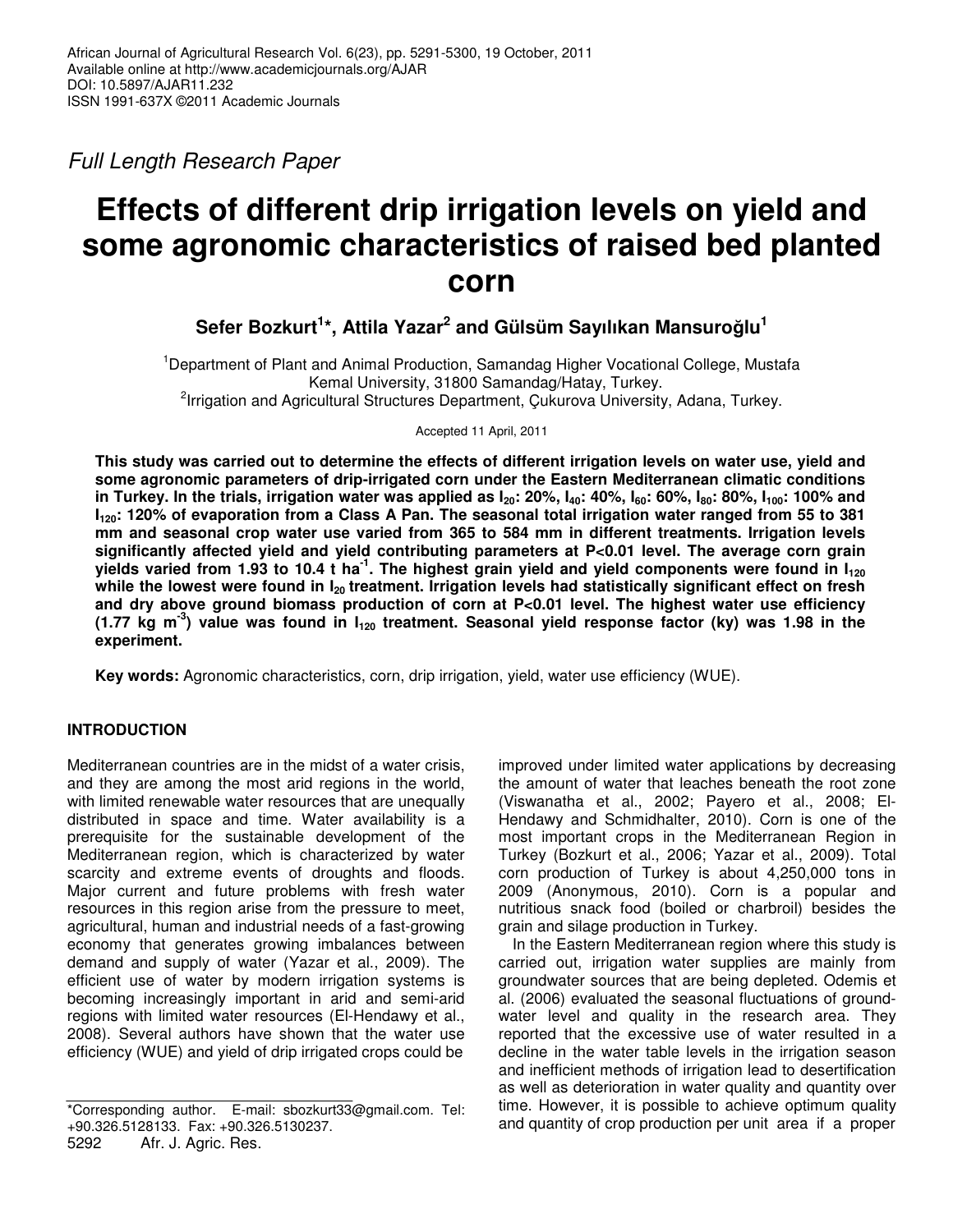**Table 1.** Long-term mean monthly (1975-2009) and corn growing season (2010) mean climatic data.

| Years                        | <b>Climatic parameters</b>       | April | May  | June | July |
|------------------------------|----------------------------------|-------|------|------|------|
|                              | Max. temperature $(°C)$          | 21.8  | 24.9 | 27.4 | 29.8 |
|                              | Min. temperature( $°C$ )         | 13.7  | 17.2 | 21.8 | 24.9 |
| Long- term means (1975-2009) | Mean temperature $\mathcal{C}$ ) | 17.6  | 21.1 | 24.6 | 27.1 |
|                              | Relative humidity (%)            | 76.8  | 79.6 | 80.9 | 81.9 |
|                              | Rainfall (mm)                    | 62.2  | 45.6 | 13.9 | 5.30 |
|                              | Max. temperature $(°C)$          | 22.4  | 24.9 | 28.0 | 29.7 |
|                              | Min. temperature( $°C$ )         | 14.7  | 19.4 | 22.7 | 25.9 |
| Growing Season (2010)        | Mean temperature $\mathcal{C}$ ) | 14.0  | 22.0 | 25.1 | 27.5 |
|                              | Relative humidity (%)            | 72.1  | 78.3 | 82.1 | 87.5 |
|                              | Rainfall (mm)                    | 58.2  | 31.1 | 37.6 | 0.0  |

**Table 2.** Some chemical and physical properties of the experimental soil.

| Soil depth (m) | <b>Texture class</b> | Field capacity (%) | Wilting point (%) | Bulk density (t m <sup>-3</sup> ) | $EC(dS \, m^{-1})$ | рH  |
|----------------|----------------------|--------------------|-------------------|-----------------------------------|--------------------|-----|
| $0.0 - 0.30$   |                      | 42.2               | 21.8              | . 41                              | 0.270              | 8.  |
| $0.30 - 0.60$  | СL                   | 34.4               | 17.6              | ∣.39                              | 0.266              |     |
| $0.60 - 0.90$  | СL                   | 38.7               | 22.7              | .45                               | 0.275              | 8.0 |

EC – Electrical conductivity of soil in 1:2.5 soil: distilled water suspension.

irrigation method is applied along with other agronomic interventions (Oktem, 2006). The relationships between crop water use (ET) and yield have been a major focus of agricultural research in arid and semi-arid regions (Oktem et al., 2003). Corn has been reported in the literature to have high irrigation requirements. Corn dry matter and grain yield increased significantly by irrigation (Yazar et al., 1999).

However, corn has been reported to be very sensitive to drought. Water stress can affect growth, development, and physiological processes of corn plants, which can reduce biomass and, ultimately, grain yield due to a reduction in the number of kernel per ear (cob) or the kernel weight (Payero et al., 2009). Seasonal ET of corn was reported to be 474 to 605 mm in the Cukurova region of Turkey (Kanber et al., 1990), 353 to 586 mm in the Thrace region of Turkey (Istanbulluoglu et al., 2002), 581 mm in southeast of Turkey (Yazar et al., 2002), 525 to 574 mm in Kirklareli, Turkey (Cakir, 2004), 488 to 497 mm in the Aegean region of Turkey (Dagdelen et al., 2006) and 466 to 656 mm in eastern Mediterranean region of Turkey (Bozkurt et al., 2006). However, local information from East Mediterranean region of Turkey on the response of corn growth, yield and other yield components with drip irrigation is very limited, especially dealing with the effect of limited water allocations.

The objectives of this study are to: (1) determine the effect of water stress occurring during the whole growing season on growth and production of corn; and (2) evaluate the impact of water stress on yield, water use and water use efficiency of drip-irrigated hybrid corn in the Eastern Mediterranean region of Turkey.

## **MATERIALS AND METHODS**

#### **Experimental area and climate**

A field experiment by drip irrigated corn (*Zea mays intendata cv* Cadiz) was conducted on the Research and Training Farm of the Samandag Vocational College, Mustafa Kemal University, Hatay, Turkey (36°04'N, 35°57'E, and 3 m above mean sea level) in 2010. Research area has a typical Mediterranean climate conditions with hot-dry summers and mild-rainy winters. Table 1 summarizes the monthly mean weather data compared with the long-term mean climatic data from the locality where the experiment was carried out. The mean temperatures ranged between 14.0 and 27.5°C and the mean relative humidity changed from 72.1 to 87.5% during the study period. During the experimental season, rainfall received (127 mm) was exactly equal to the long-term mean. Other climatic parameters inspected the experiment were also similar to long term data. Consequently, the climatic conditions of experimental period were typical of those that prevail in the Eastern Mediterranean Region of Turkey.

#### **Experimental substructure**

The soil of the study area is classified as Alluvial great soil group with medium texture and well drained class. Soil samples were taken with an auger from the soil layers 0 to 30, 30 to 60 and 60 to 90 cm to determine selected physical and chemical properties of the experimental field at the beginning of the experiment (Table 2).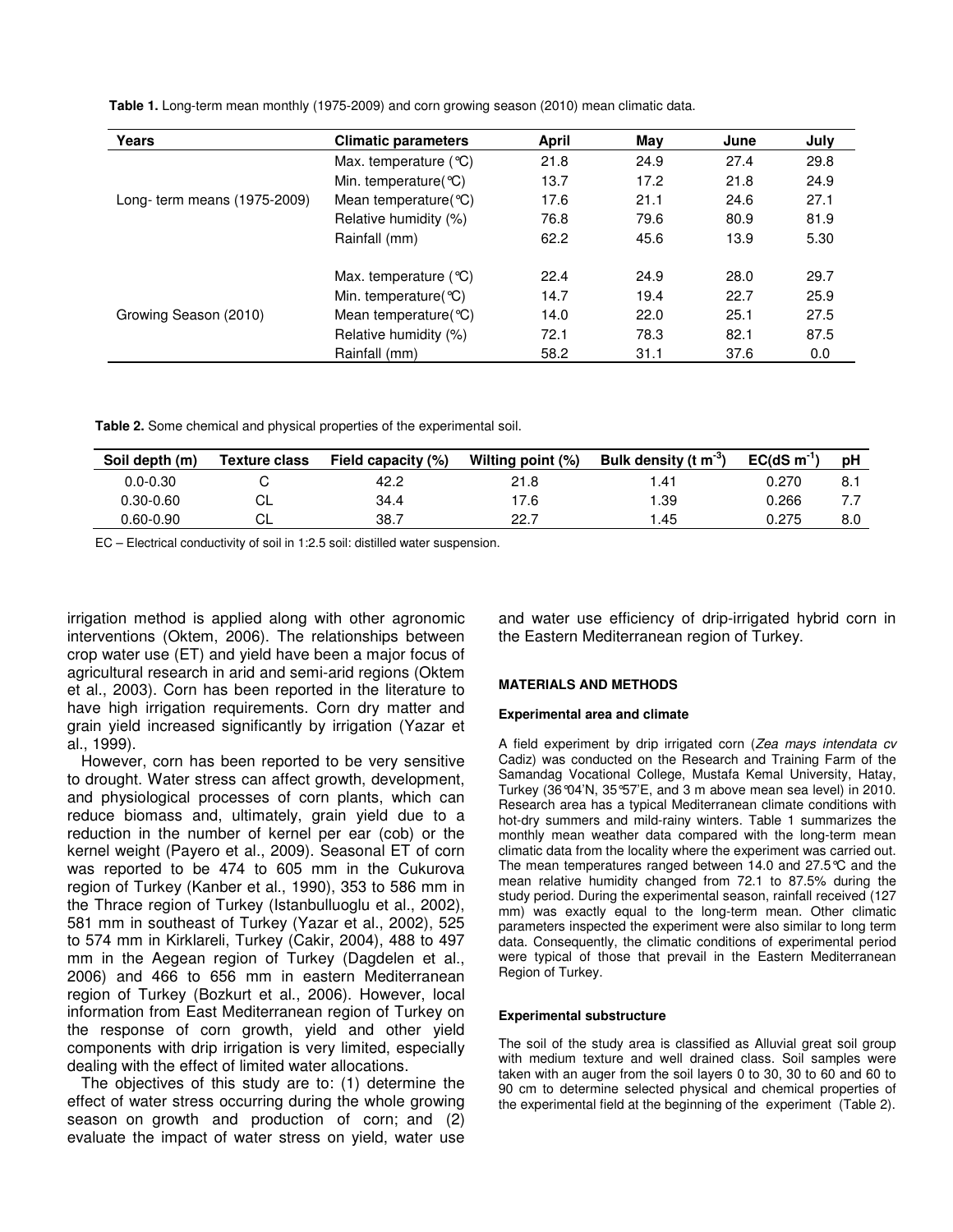The pH and electrical conductivity (EC) of the soil were measured in 1:2.5 soil:distilled water suspension by means of a combined electrode and EC meter, respectively. Standard methods were used to determine other properties of soils in the experimental field. Available water holding capacity of the soil is 160 mm in the 0.90 m soil profile. Water table depth was well below 90 cm soil profile in the study area. Fertigation was based on soil analysis and all the experimental plots received the same amount of total fertilizer during the growing season. The plots were fertilized with 200 kg P ha<sup>-1</sup>, 150 kg K ha<sup>-1</sup> and 250 kg N ha<sup>-1</sup>. Weed, pest, and disease control were done with chemical agents in a timely manner. Hand harvesting was performed about 115 days after sowing.

Irrigation water used in the study was obtained from a deep well. The irrigation water sampled from the well at the beginning of the study was analyzed and classified by using the standard procedure of Anonymous (1954). According to results of the analyses, the irrigation water salinity was 1.5 dS  $m^{-1}$  and has no serious harmful effect on plant growing. Irrigation was applied by surface drip irrigation system. The drip laterals were 16 mm in diameter. The drippers placed 0.30 m apart were inline type and had 1.7 L  $h^{-1}$  flow rate at a pressure of 100 kPa. Drip laterals were placed at the center of adjacent crop rows on the experimental beds. The irrigation system has a typical control unit consisted of a pump, fertilizer tank, centrifugal sand separator, disc filters, control valves, pressure gauges and a flow meter. The amount of irrigation water was controlled by the flow meter. Each plot had one valve to control water application. The amount of water to be applied to each treatment plot was based on cumulative evaporation from Class A pan within the two irrigation events. Three tensiometers were installed at 30 cm depth on  $I_{100}$  treatment plots for irrigation timing. Irrigations were started in all plots when the tensiometer readings in the  $I_{100}$  treatment plots reached 30 cbar.

#### **Experimental design and statistical analysis**

Corn seeds were sown on March 16 (Day of the year-DOY 75) and hand harvested on July 7 (DOY 188) in the experiment. The plots were arranged in randomized complete blocks with three replications. Different irrigation water levels were randomly assigned to the plots. Each experimental plot was designed as 3.9 m wide 12.0 m long (6 rows per plot) and had a total area of 46.8 m<sup>2</sup>. Each plot consisted of 3 raised beds with two adjacent crop rows formed a bed. Plants were arranged on the raised-bed at 20 cm spacing in each row. The irrigation treatments considered in the study were full irrigation  $(I_{100})$  corresponding to 100% of total Class A pan evaporation, 120% of full irrigation  $(I_{120}; 20\%$  excessive), 80% of full irrigation ( $I_{80}$ ; 20% deficit), 60% of full irrigation ( $I_{60}$ ; 40% deficit), 40% of full irrigation  $(l_{40}; 60\%$  deficit) and 20% of full irrigation  $(I_{20}$ ; 80% deficit). After the crop establishment period, water stress was applied continuously during the all growing cycle in the all deficit irrigation treatments.

All collected data in this study were analyzed using analysis of variance (ANOVA) appropriate for a randomized complete block design with three replications. Mean separation of treatment effects in this study was accomplished using Least Significant Difference (LSD) test. Probability levels lower than 0.05 or 0.01 were held to be significant. EXCEL and MSTAT-C statistical analysis software were used to analyze data and draw graphs, respectively.

#### **Irrigation practices and methodology**

To avoid plant stress, 15 mm of water were applied to all irrigation treatment plots at the beginning with an additional irrigation of 40 mm for uniform plant establishment. Irrigation was carried out three times during this stage. Thereafter, irrigation treatment was started Bozkurt et al. 5293

5294 Afr. J. Agric. Res.

according to the prescribed irrigation rates. The first treatment irrigation was carried out on April 19, 2010 (DOY 109) and the final application was done on July 3, 2010 (DOY 184). A total of eleven irrigation applications were made and treatments received irrigation water depths varying from 55 mm in  $I_{20}$  to 381 mm in  $I_{120}$  irrigation treatments. Irrigation intervals varied from 8 to 10 days in April and May to 5 to 7 days in June. Crop water use (ET) was estimated based on the one dimensional water balance equation using soil water measured by the gravimetric sampling methods. Water use was the total of seasonal water depletion plus rainfall and irrigations during the same period. The water balance equation is as follows:

 $ET = I + P \pm \Delta S - D$  (1)

Where: ET is evapotranspiration (mm), I irrigation (mm), P precipitation (mm), D deep percolation (mm) and  $\Delta S$  is change of soil water storage in a given time period  $\Delta t$  (days) within plant rooting zone. Deep percolation losses below the root zone were assumed to be zero in the study. During the experimental period, the variation of soil water content at 0 to 30, 30 to 60 and 60 to 90 cm soil depths in each treatment plot was continuously determined one day before an irrigation event until harvest by the gravimetric method (oven dry basis) for calculating the evapotranspiration.

Water use efficiency (WUE, kg m<sup>-3</sup>), defined as the ratio of grain yield to seasonal ET, and irrigation water use efficiency (IWUE, kg m<sup>-3</sup>), as the ratio of grain yield to the seasonal amount of irrigation water (I) applied, were calculated (Howell et al., 1990). Regression analysis was used to evaluate the water use–yield relationships derived from seasonal crop evapotranspiration and grain yield data obtained from the experiment. Seasonal values of the yield response factor (*ky*) which represent the relationship between relative corn yield reduction (1-Ya/Ym) and relative evapotranspiration deficit (1-ETa/ETm), were determined using the equation given by Doorenbos and Kassam (1980):

$$
1-Ya/Ym = ky (1-Eta/ETm)
$$
 (2)

Where, ETa and ETm are the actual and maximum seasonal crop evapotranspirations (mm), respectively, and Ya and Ym are the corresponding actual and maximum yields (kg ha -1 ). *K*y the yield response factor.

#### **Measurements and observations**

The plant growth parameters were observed throughout the study. For this purpose, three plants in each replication plot at about 15 to 20 days intervals were randomly selected representing all the characteristics of its treatment. The plants were cut at ground level and plant height, stem diameter and leaf number measurements were carried out on these selected plants and average values were calculated for each treatment. Fresh weights of plant parts (stem, leaves, cob, etc.) were measured to determine the above ground biomass (AGB) by a digital scale. The dry-weight of the plant parts were determined by oven-drying samples at 70°C until constant weight was achieved. Area of green leaves was measured with a digital planimeter (X-Plan 300C+, Ushikata Mfg. Co., Ltd. Tokyo, Japan), then Leaf Area Index (LAI) was calculated.

Hand harvesting was performed about 115 days after sowing. Corn fresh ear (cob) and grain yields were measured by handharvested ten plants at the center bed of each plot. Grain yield values were adjusted to 15.5% moisture content. In addition, cob length and diameter, row and grain number per cob, grain weight per cob and 1000-kernel weight values were also evaluated. Harvest index (HI) is calculated as the ratio of the grain yield to above ground dry matter yield at harvest (Yazar et al., 2009).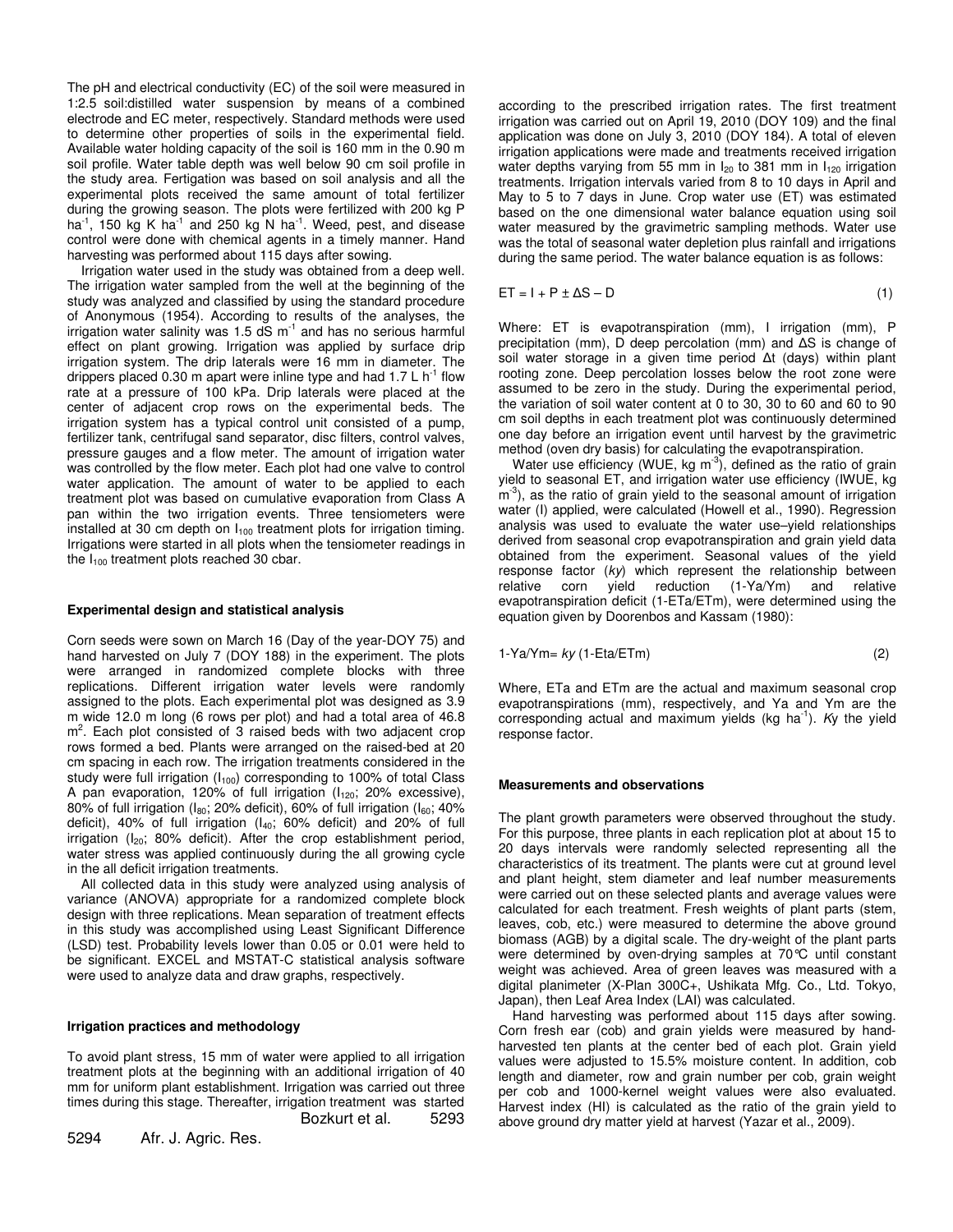| Treatments       | <b>Grain yield</b><br>(kg ha <sup>-1</sup> ) | (mm) | $R$ (mm) | $I+R$<br>(mm) | Soil water<br>depletion (mm) | ET<br>(mm) | <b>WUE</b><br>$(kg m-3)$ | <b>IWUE</b><br>$(kg m-3)$ |  |
|------------------|----------------------------------------------|------|----------|---------------|------------------------------|------------|--------------------------|---------------------------|--|
| $I_{20}$         | 1930                                         | 55   | 127      | 182           | 183                          | 365        | 0.53                     | 3.51                      |  |
| $I_{40}$         | 5623                                         | 120  | 127      | 247           | 160                          | 407        | 1.38                     | 4.68                      |  |
| $I_{60}$         | 6213                                         | 185  | 127      | 312           | 152                          | 464        | 1.34                     | 3.35                      |  |
| $I_{80}$         | 6797                                         | 250  | 127      | 377           | 126                          | 503        | 1.35                     | 2.71                      |  |
| I <sub>100</sub> | 7487                                         | 316  | 127      | 443           | 102                          | 544        | 1.38                     | 2.37                      |  |
| $I_{120}$        | 10370                                        | 381  | 127      | 508           | 76.9                         | 584        | 1.77                     | 2.72                      |  |
| Epan, mm         |                                              | 316  |          |               |                              |            |                          |                           |  |
| No of irrigation |                                              |      |          |               | 11                           |            |                          |                           |  |

**Table 3.** Seasonal irrigation water (I), rainfall (R), total received water (I+R), seasonal water use (ET), water use efficiency (WUE) and irrigation water use efficiency (IWUE) of corn under different treatments.



**Figure 1.** Cumulative water use in different irrigation treatments.

#### **RESULTS AND DISCUSSION**

#### **Plant water use characteristics**

Table 3 gives a summary related to seasonal amount of irrigation water applied (I), crop water use (ET), precipitation (R), pan evaporation (Epan), WUE and the IWUE of corn for the irrigation treatments. Seasonal total water received (irrigation water plus rainfall, TRW) varied from 182 mm in  $I_{20}$  to 508 mm in  $I_{120}$  irrigation treatment plots. Seasonal total irrigation water applied in our study are in agreement with the other reported literature such as Cavero et al. (2000) 568 and 505 mm for the semiarid region of Spain, Yazar et al. (2002) 581 mm for southeast Turkey. The seasonal crop ET varied from 365 to 584 mm among the different irrigation treatments (Table 3). Variation of cumulative water use of the crop during the growing season in different irrigation treatments is shown

in Figure 1. The highest ET was observed in excess  $(I_{120})$ irrigation treatment as 584 mm, and the lowest ET was measured in  $I_{20}$  treatment as 365 mm. Seasonal ET increased with increasing irrigation rates. Seasonal crop ET was higher at higher irrigation levels than the deficit irrigation treatments. There was a significant linear relationship ( $R^2$ =0.99) between ET and I or TRW. Similar seasonal ET trends were reported by Vural and Dagdelen (2008) and Yazar et al. (2009). The status of soil water content (SWC) was measured one day before an irrigation event during the experimental period by the gravimetric method. Variation of SWC in the 0.90 m soil profile under the irrigation treatments are shown in Figure 2. The SWC fluctuated between field capacity (346 mm) and wilting point (186 mm) and decreased gradually during the experiment in all irrigation treatments. While the excess irrigation treatment  $(I_{120})$  ensured the highest SWC during the study, full irrigation treatment  $(I_{100})$  were Bozkurt et al. 5295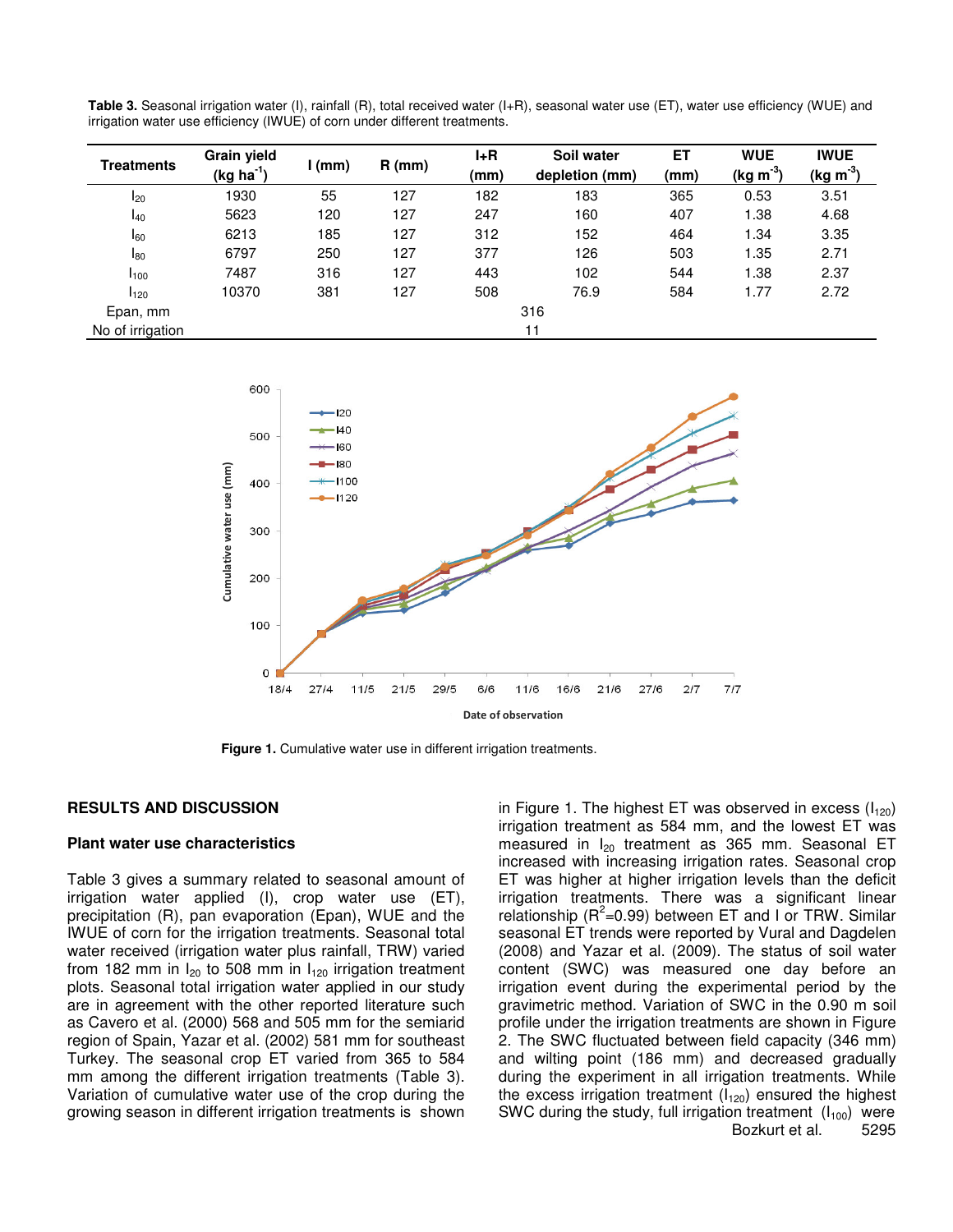

**Figure 2.** Variation of profile soil water content prior to irrigation under different irrigation treatments.



**Figure 3.** The relationship between corn grain yield and seasonal irrigation water (I) or seasonal water use (ET) under different irrigation levels.

unable to supply adequate SWC at grain filling stages. At this stage, 14 % water stress developed in  $I_{100}$  irrigation treatment compared to  $I_{120}$  treatment. Yield response of plant to this stress was intense and resulted with 28% grain yield reduction. Soil water depletions in deficit irrigation treatments were higher than the full or excess 5296 Afr. J. Agric. Res. Afr. J. Agric. Res.

irrigation treatments. The SWC in deficit irrigation treatments except for  $I_{80}$  treatment fell below the wilting point level after the DOY 162. The degree of soil water depletion was depending on irrigation water amounts applied. Hence, decreased irrigation amounts applied in deficit irrigation treatments caused excess soil water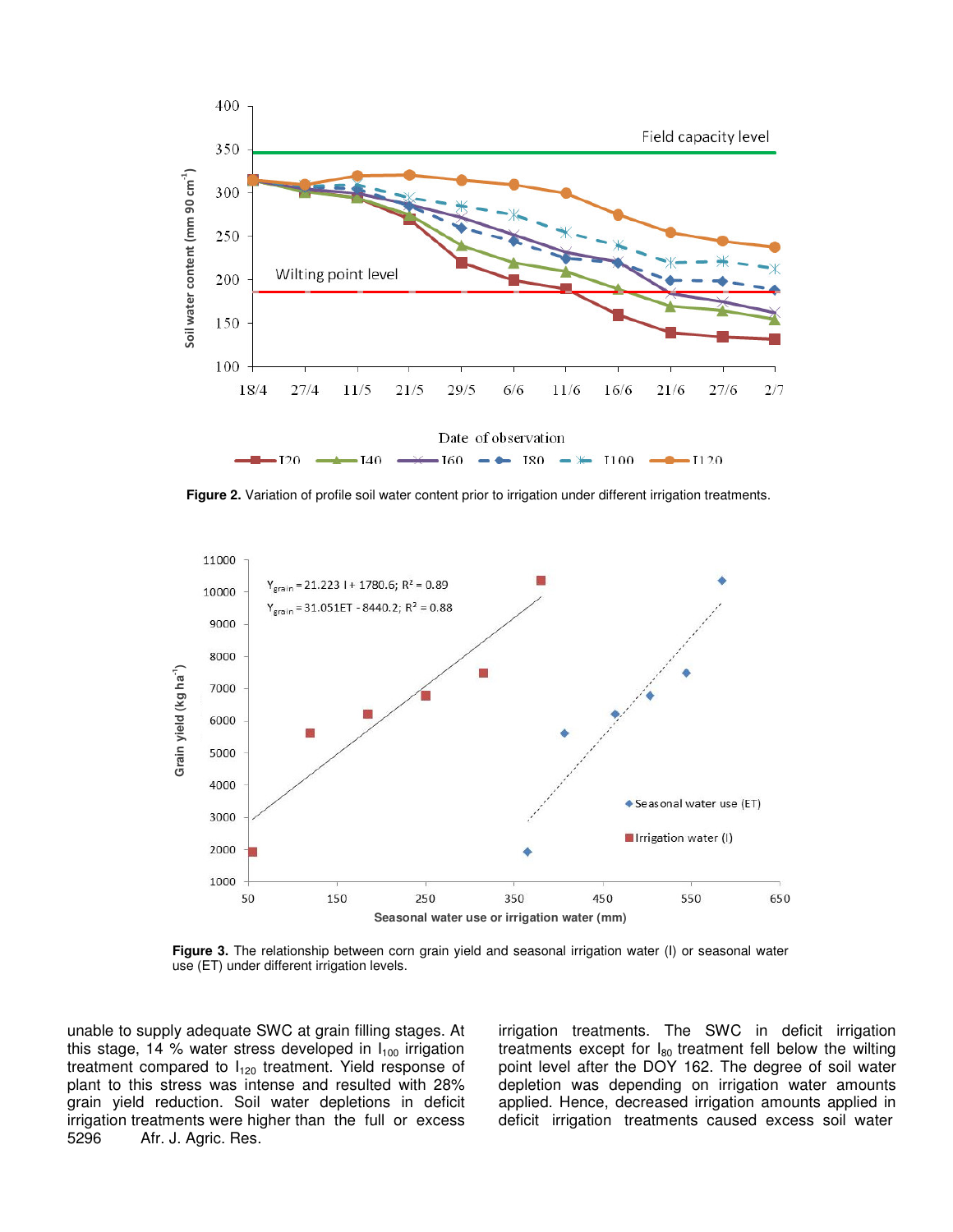| <b>Parameter</b>  |                                       | <b>Mean square</b> | <b>F</b> value | $CV \%$ |
|-------------------|---------------------------------------|--------------------|----------------|---------|
|                   | No of leaves per plant                | 3.27               | $9.72**$       | 4.70    |
|                   | Stem diameter (mm)                    | 17.2               | 172.00**       | 1.48    |
|                   | Crop height (cm)                      | 6798.5             | $6.61**$       | 12.7    |
| Growth parameters | LAI                                   | 1.37               | 3582.54**      | 0.47    |
|                   | Fresh AGB $(t \text{ ha}^{-1})$       | 2064.3             | 22976.14**     | 0.46    |
|                   | Dry AGB $(t \text{ ha}^{-1})$         | 157.0              | 54.90**        | 7.92    |
|                   | Grain yield $(t \text{ ha}^{-1})$     | 22.65              | $34.14**$      | 12.7    |
| Yields            | Fresh ear yield $(t \text{ ha}^{-1})$ | 70.55              | $32.17**$      | 10.8    |
|                   | Harvest index (HI)                    | 0.014              | $6.813**$      | 15.3    |
|                   | Fresh ear weight (g)                  | 11931.6            | $32.58**$      | 10.7    |
|                   | Cob grain weight (g)                  | 7840.6             | $34.14**$      | 12.7    |
|                   | Cob length (cm)                       | 14.40              | 62.09**        | 2.82    |
| Yield components  | Cob diameter (cm)                     | 72.66              | 28.13**        | 3.51    |
|                   | No of row per cob                     | 6.81               | $10.06**$      | 5.20    |
|                   | Grain number per cob                  | 59735.3            | $22.54**$      | 12.1    |
|                   | 1000-kernel weight (g)                | 6920.9             | 42.15**        | 4.74    |

**Table 4.** The results of variance analyses for yield and yield parameters.

depletion, consequently, relatively higher yield reduction. Similar soil water depletion trends were reported by Yazar et al. (2009).

Significant linear relationships  $(R^2=0.89)$  were found between grain yield and seasonal irrigation, as well as between grain yield and water use ( $R^2$ =0.88) as shown in Figure 3. El-Hendawy and Schmidhalter (2010) reported that the crop yield-water production function for corn is often linear, especially in the deficit irrigation range, because all the applied water is used. However, nonlinear relationships have also been reported by Gencoglan and Yazar (1999) and Bozkurt et al. (2006).

The IWUE values increased with the decreasing seasonal irrigation amounts or seasonal water use (Table 3). The IWUE values obtained in this study ranged from 2.37 to 4.68 kg m $3$  and were mostly in good agreement with those values previously reported in the literature for corn. The highest WUE was found in  $I_{120}$  as 1.77 kg m<sup>-3</sup>, and the lowest one was found in  $I_{20}$  as 0.53 kg m<sup>-3</sup>. Significant linear relationships were obtained between grain yield and WUE from the regression analysis. The equation for the relationship was  $Y_{\text{grain}}= 6.417 \text{ WUE}$  -1.884 with  $R^2$  = 0.91. The results of the WUE or IWUE in Table 3 indicate that the decreased water applications up to 40% compared to the full irrigation may be sufficient for acceptable grain yields in drought condition.

The yield response factor (*k*y) was determined as 1.98. This result was in agreement with the findings reported in the literature. For instance, the average *k*y values of 1.81 to 1.86 determined by El-Hendawy and Schmidhalter (2010) were reported for total growing season of corn. The average ky value determined from our study is higher than that of 0.93 pointed out by Kanber et al. (1990) for the coastal part of Cukurova, that of 0.76 estimated for the coastal part of Thrace by Istanbulluoglu et al. (2002) and that of 0.89 obtained by Yazar et al. (2002). The differences can be attributed to local soil, climatic and production conditions as well as irrigation programs applied.

#### **Plant yield and yield components**

Fresh ear yield and grain yield were significantly affected by the water application levels (P<0.01) as shown in Table 4. The results revealed that crop water use and yields were clearly related. The higher the crop water use, the higher the fresh ear yield and the grain yields of corn. Linear relationships were found between seasonal ET and fresh ear yield of corn. Equation of the relation was  $Y_{\text{freshear}} = 55.14$  ET-12618 ( $R^2$ =0.89). While the highest fresh ear yield was obtained from the  $I_{120}$ irrigation plots as 20.8 t ha<sup>-1</sup>, the lowest one was in  $I_{20}$ plots as  $5.97$  t ha $^{-1}$  (Table 5). Garcia et al. (2009) reported that the highest fresh ear yield of 20.4 t ha $^{-1}$  was obtained for the April 10 planting date under irrigated conditions and the lowest fresh ear yield of 13.1  $t$  ha<sup>-1</sup> was obtained for the March 27 planting date under rainfed conditions. However, Oktem et al. (2003) reported that the highest fresh ear yield of sweet corn was 13.66 t ha<sup>-1</sup> for the 2-day irrigation frequency with 100% ET water application by a drip system.

Corn grain yield was significantly increased by the irrigation level (P<0.01). Highest yield, averaging 10.4 t ha  $^1$ , Bozkurt et al. 5297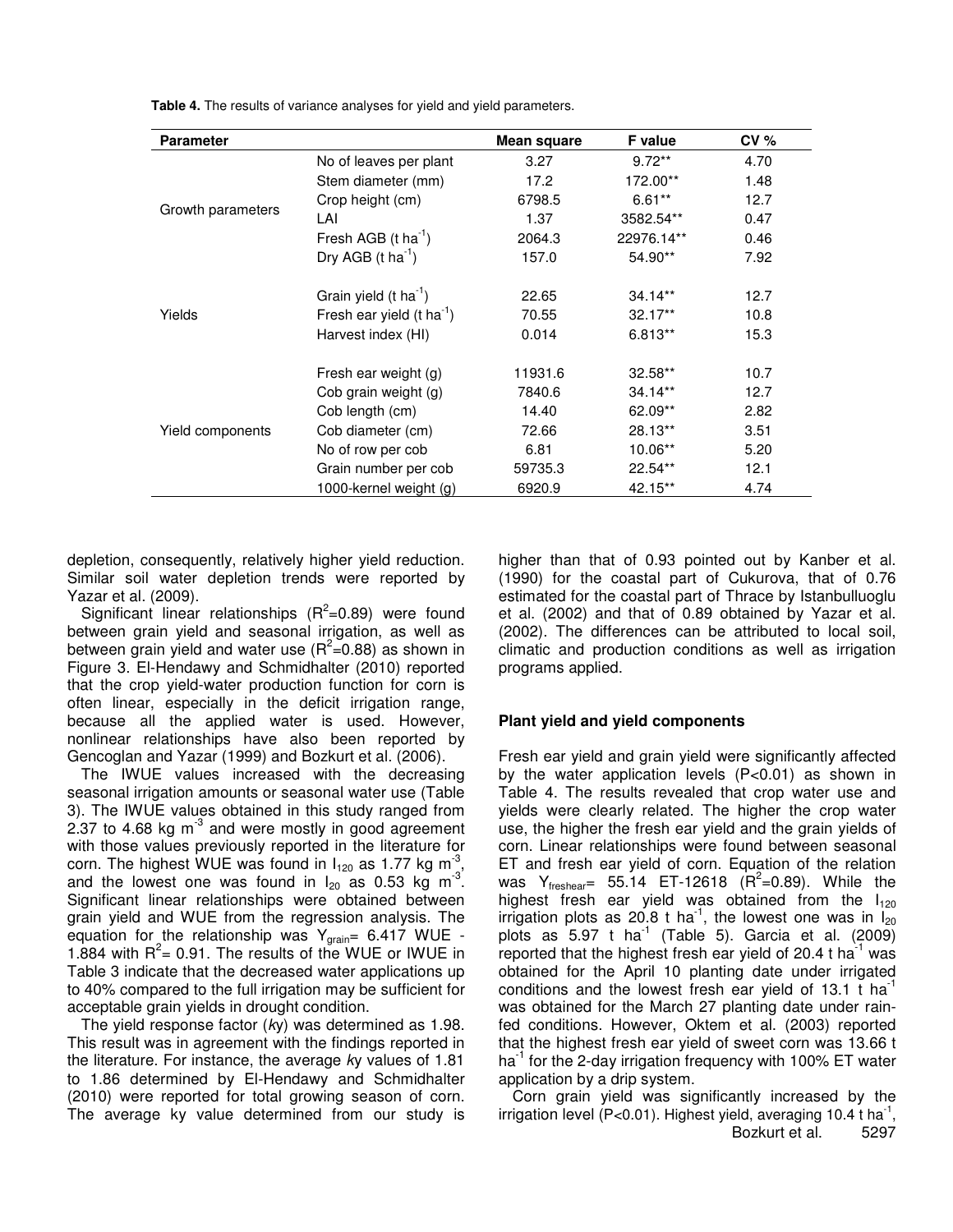|                   |                                       | <b>Irrigation treatments</b> |                   |                    |                     |                   |                     |       |
|-------------------|---------------------------------------|------------------------------|-------------------|--------------------|---------------------|-------------------|---------------------|-------|
| <b>Parameter</b>  | $I_{20}$                              | <b>140</b>                   | l <sub>60</sub>   | l <sub>80</sub>    | I <sub>100</sub>    | I <sub>120</sub>  | LSD <sub>0.05</sub> |       |
|                   | No of leaves per plant                | 12.9 <sup>ab</sup>           | $13.4^a$          | $12.2^{bc}$        | $13.2^{ab}$         | $11.7^{\circ}$    | 10.6 <sup>d</sup>   | 1.06  |
|                   | Stem diameter (mm)                    | $21.0^{b}$                   | 19.3 <sup>d</sup> | $20.0^\circ$       | 20.3 <sup>c</sup>   | 26.0 <sup>a</sup> | $21.3^{b}$          | 0.58  |
|                   | Crop height (cm)                      | $180.0^\circ$                | $215.7^{bc}$      | $284.0^a$          | $295.3^{a}$         | $295.3^{a}$       | $245.0^{ab}$        | 58.4  |
| Growth parameters | LAI                                   | 3.1 <sup>f</sup>             | 3.3 <sup>e</sup>  | 3.9 <sup>d</sup>   | $4.3^\circ$         | 5.0 <sup>b</sup>  | $5.4^a$             | 0.02  |
|                   | Fresh AGB $(t \text{ ha}^{-1})$       | $30.1^f$                     | 46.3 <sup>e</sup> | 56.4 <sup>d</sup>  | $76.1^\circ$        | $81.6^{b}$        | $102.4^a$           | 0.54  |
|                   | Dry AGB $(t \text{ ha}^{-1})$         | $11.5^e$                     | 16.0 <sup>d</sup> | 19.6 <sup>c</sup>  | $23.6^{b}$          | $25.6^{b}$        | 31.8 <sup>a</sup>   | 3.08  |
|                   | Grain yield $(t \text{ ha}^{-1})$     | 1.93 <sup>d</sup>            | $5.62^{\circ}$    | $6.21^{bc}$        | $6.80^{bc}$         | $7.49^{b}$        | $10.4^a$            | 1.48  |
| Yields            | Fresh ear yield $(t \text{ ha}^{-1})$ | $5.97^d$                     | $12.1^\circ$      | $13.5^{bc}$        | 14.3 <sup>bc</sup>  | $15.7^{b}$        | 20.8 <sup>a</sup>   | 2.69  |
|                   | Harvest index (HI)                    | $0.16^{b}$                   | 0.35 <sup>a</sup> | $0.33^{a}$         | 0.29 <sup>a</sup>   | 0.29 <sup>a</sup> | 0.33 <sup>a</sup>   | 0.081 |
| Yield components  | Fresh ear weight (g)                  | $77.2^d$                     | $157.6^{\circ}$   | $175.0^{bc}$       | 186.0 <sup>bc</sup> | $204.0^{b}$       | $270.5^a$           | 34.8  |
|                   | Grain weight per cob (g)              | 35.9 <sup>d</sup>            | $104.5^{\circ}$   | $115.6^{bc}$       | $126.4^{bc}$        | $139.2^{b}$       | $193.0^{a}$         | 27.6  |
|                   | Cob length (cm)                       | 12.9 <sup>c</sup>            | $17.8^{b}$        | $16.9^{b}$         | $17.7^{b}$          | $17.7^{b}$        | $19.4^a$            | 0.88  |
|                   | Cob diameter (mm)                     | $36.4^\circ$                 | $48.2^a$          | $44.7^{b}$         | $47.5^{ab}$         | 47.6 <sup>a</sup> | $50.1^a$            | 2.92  |
|                   | No of rows per cob                    | 13.0 <sup>b</sup>            | $15.5^a$          | 16.6 <sup>a</sup>  | 16.0 <sup>a</sup>   | $17.0^a$          | 16.9 <sup>a</sup>   | 1.50  |
|                   | Grain number per cob                  | 200.2 <sup>d</sup>           | $402.1^{bc}$      | 391.3 <sup>c</sup> | $423.7^{bc}$        | 495.1 $b$         | $631.1^a$           | 93.7  |
|                   | 1000-kernel weight (g)                | 178.0 <sup>d</sup>           | $260.1^\circ$     | $295.4^{ab}$       | $299.6^{ab}$        | $281.7^{bc}$      | $306.2^a$           | 23.3  |

**Table 5.** The effect of irrigation treatments on vegetative growth and yield components of corn for the experimental period.

was measured in the  $I_{120}$  treatment (Table 5). The results in this study are in agreement with some literature. For instance, Gencoglan and Yazar (1999) reported that average corn grain yields were 1.05 t ha<sup>-1</sup> for nonirrigated treatment and 10.02 t ha<sup>-1</sup> for full irrigated treatment. Yazar et al. (2002) reported also that the highest average corn grain yield obtained from the full irrigation treatment with 6-day irrigation interval using drip irrigation method with 11.92 t ha<sup>-1</sup>. Irrigation treatments had significant effect (P<0.01) on harvest index (HI) values in the experiment (Table 4). However, HI values for the treatments were in the same LSD group except for severe deficit irrigation treatment  $(I_{20})$  (Table 5). The excess soil water deficit in  $I_{20}$  treatment affected the HI values, adversely. The effects of the irrigation strategies applied in this study were statistically significant also for other yield components such as cob diameter and length, no of rows per cob, grain number per cob, 1000-kernel weight and grain weight per cob. It was found that these components were higher in full or excess irrigation treatments as compared to the deficit irrigation rates.

The highest grain weight per cob, grain number per cob and 1000-kernel weight was observed in  $I_{120}$  treatment (Table 5). Grain weight per cob varied from 35.9 for  $I_{20}$  treatment to 193.0 g for  $I_{120}$  treatment. Similarly, Bozkurt et al. (2006) reported that the grain yield per cob varied from 153.3 g for deficit irrigation to 194.9 g for full irrigation treatments. The 1000-kernel weight in current experiment varied from 178.0 to 306.2 g among treatments. Maximum deficit irrigation  $(I_{20})$  treatments led to smaller 5298 Afr. J. Agric. Res. Afr. J. Agric. Res.

fresh ear weight consequently, smaller kernels compared to those gained from the adequate or excess irrigation treatments (Table 5). This finding is consistent with the findings given by Bozkurt et al. (2006). As the applied irrigation amount increased, the grain number or grain weight per cob also increased. There were positive linear relationships between crop water use and grain weight per cob ( $\overline{\mathsf{R}}^2$ =0.88), number of grains per cob ( $\overline{\mathsf{R}}^2$  = 0.85), 1000-kernel weight ( $R^2$ =0.66), cob length ( $R^2$  = 0.64) and cob diameter ( $R^2$ =0.57) in the experiment.

#### **Plant growth parameters**

Plant growth parameters such as crop height, number of leaves, leaf area or LAI, stem diameter, fresh above ground biomass (F-AGB) and dry above ground biomass (D-AGB) was affected significantly (P<0.01) by the irrigation treatments (Table 4). The plots receiving the full  $(I_{100})$  irrigation resulted in significantly higher stem diameter (26 mm) than deficit or excess irrigation treatments. The effects of irrigation treatment on crop height were not clear. While the  $I_{60}$ ,  $I_{100}$  and  $I_{120}$ treatments were in the same LSD group, which had higher crop height values than  $I_{20}$  plots had lowest value. Polynomial relationships were obtained between crop height and seasonal ET of corn from the regression analysis. The equation for the relationship was  $Y_{Heicht}$  - $0.0063ET^{2} + 6.33ET-1306.2$  with R<sup>2</sup>= 0.95.

The plots receiving the slightly deficit irrigation  $(I_{80})$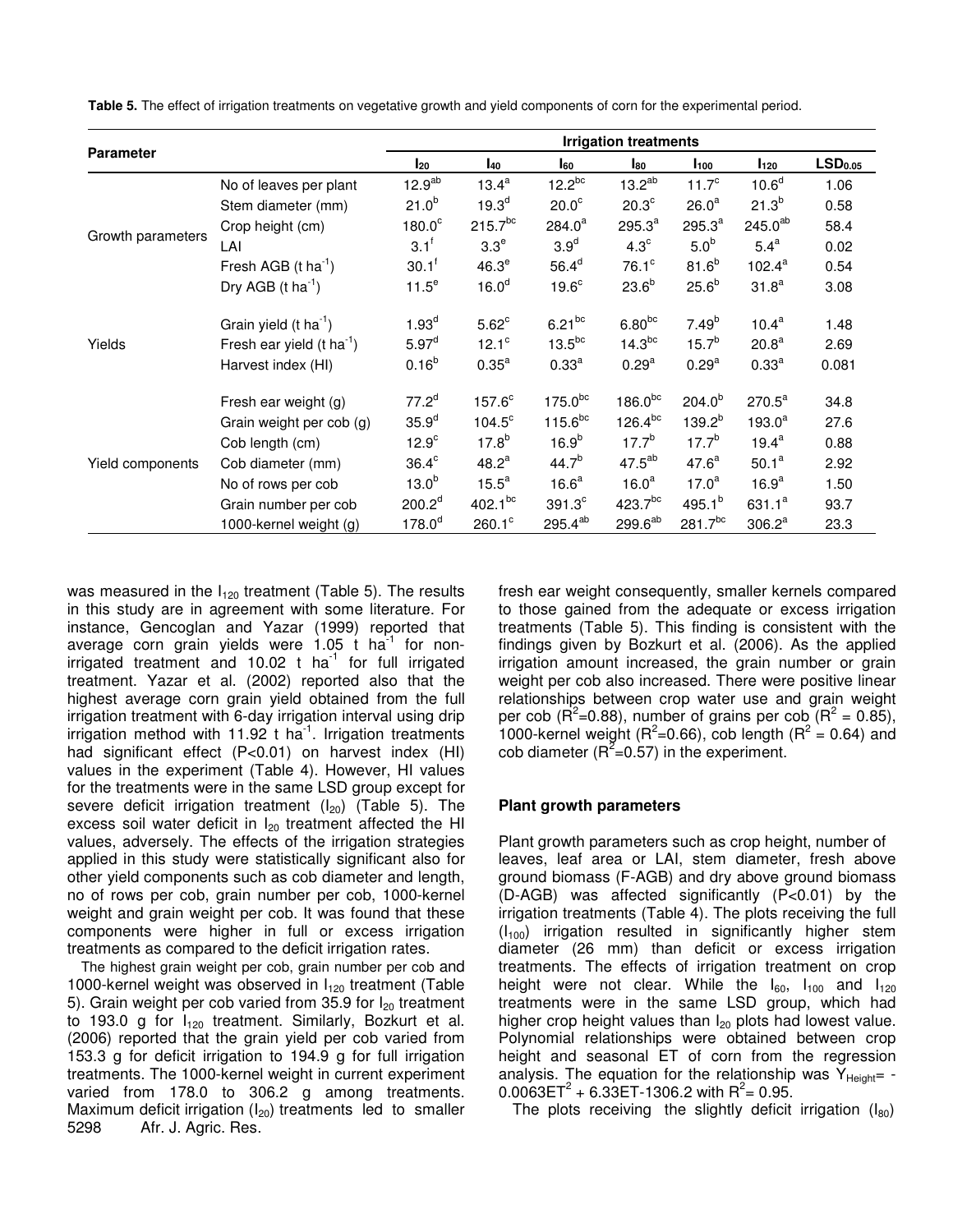

**Figure 4.** Leaf area index development of corn during the growing period in different irrigation treatments.

resulted in significantly higher leaf number than full or excess irrigation treatments. However, it was determined that the higher the number of leaves, the lower the leaf area per plant or LAI. The equation for the relationship between number of leaves (LN) per plant and LAI of corn was LAI=-0.726 LN + 13.11 with  $R^2$ =0.67. LAI values were increased with the amount of irrigation water applied from  $I_{20}$  to  $I_{120}$  irrigation treatment (Table 5). Development of LAI with time in irrigation treatments is shown in Figure 4. As reported earlier by Cakir (2004), LAI development of corn was very slow in the first part of the vegetative stage, followed by an intensive increase during tasselling and ear formation. While maximum LAI was observed in  $I_{120}$  plots with 7.9 and the lowest one was measured in  $I_{20}$  plots exposed to water stress as 4.0 at the anthesis growth stage (DOY 155), maximum LAI was in  $I_{120}$  plots with 5.4 and the minimum was in  $I_{20}$  plots as 3.1 at the harvest time (DOY 188). Montemayor-Trejo et al. (2007) reported similar results that the maximum corn LAI under subsurface drip irrigation was 5.1. LAI values following anthesis declined gradually towards the end of the growing season in all plots. Similar LAI development trends were reported by Yazar et al. (2009). Linear relationships were observed between LAI and the ET from the regression analysis. The equation for the relationship was LAI=  $0.011ET+1.132$  with  $R^2$ = 0.98. A positive correlation between LAI and ET was also reported by Kang et al. (1998). Linear relationships were also observed between LAI and grain yield (t ha<sup>-1</sup>) of corn from the regression analysis. The equation for the relationship was  $Y_{\text{grain}} = 2.645 \text{L} \text{Al} - 4.587$  with  $R^2 = 0.80$ .

Irrigation treatments had a statistically significant effect on fresh and dry above ground biomass production of corn at P<0.01 level (Table 4). Fresh and dry AGB accumulation during the whole growing period of corn was shown in Figure 5. Fresh and dry AGB accumulation of corn was very rapid up to tasselling stage, followed by a poor increase during ear formation. The water shortages in deficit irrigation treatments resulted in lower fresh and dry AGB as compared to the full or excess irrigation treatment. Significant linear relationships were found ET and Fresh or dry AGB production. Equations of the relations were AGB=3.994 ET-1068.5 ( $R^2$ =0.98) for fresh AGB and AGB=0.814 ET-128.4 ( $R^2$ =0.90) for dry AGB. Fresh AGB values varied from 30.1 for the  $I_{20}$  plot to 102.4 t ha<sup>-1</sup> for the  $I_{120}$  plot among the treatments. Similarly, dry AGB values varied from 11.5 in  $I_{20}$  plot to 31.8 t ha<sup>-1</sup> in  $I_{120}$  plot among the treatments (Table 5). Yazar et al. (2002) reported that the corn dry matter yields increased with increasing evapotranspiration ranged from 33.5 to 48.4 t ha<sup>-T</sup> across treatments. Bozkurt et al. (2006) also reported that the total dry matter production varied from 22.2 to 31.4 t ha<sup>-1</sup>.

## **Conclusions**

The results of this corn research indicated that irrigation with 120% of Class A pan evaporation by a drip system would be optimal under adequate water source conditions. However, slightly deficient irrigation applications would be acceptable under scarce water conditions for Bozkurt et al. 5299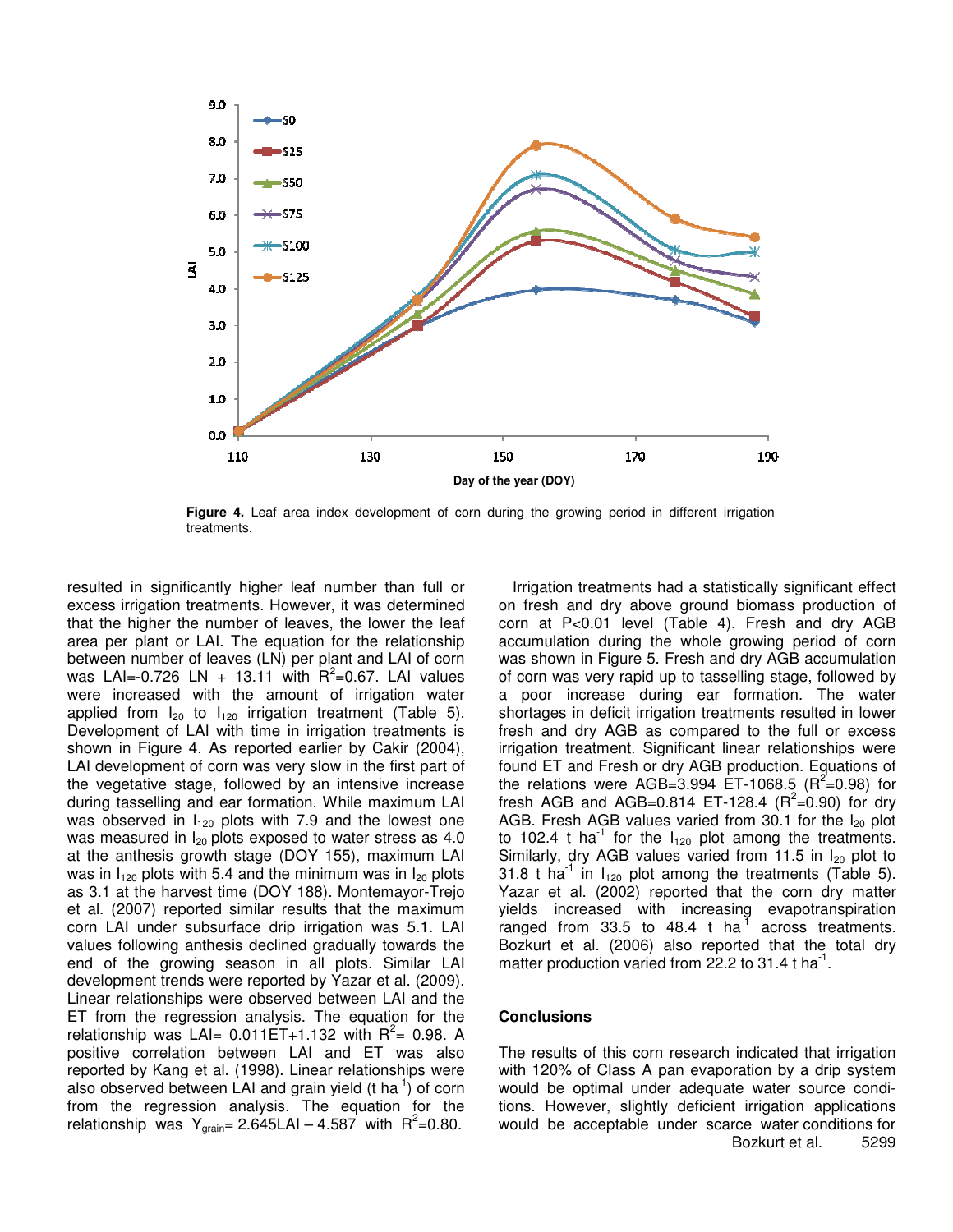

**Figure 5.** Fresh and dry AGB of corn during the growing period in the irrigation treatments.

corn grown in similar regions where this work was conducted.

### **ACKNOWLEDGEMENTS**

The authors appreciate very much the helpful and constructive suggestions made by the reviewers.

#### **REFERENCES**

- Anonymous (1954). Diagnosis and improvement of saline and alkali soils. Agriculture Handbook, No: 60, USA, p. 160.
- Anonymous (2010). FAO Statistics Division,<br>http://faostat.fao.org/site/567/ http://faostat.fao.org/site/567/ http://faostat.fao.org/site/567/ Default.aspx?PageID=567#ancor (Accessed 31 December 2010).
- Bozkurt Y, Yazar A, Gencel B, Sezen MS (2006). Optimum lateral spacing for drip-irrigated corn in the Mediterranean Region of Turkey. Agr. Water Manage., 85: 113-120.
- Cakir R (2004). Effect of water stress at different development stages on vegetative and reproductive growth of corn. Field Crops Res., 89: 1-16.
- Cavero J, Farre I, Debaeke P, Faci TM (2000). Simulation of maize yield under water stress with EPIC phase and Cropwat models. Agron. J., 92: 679-690.
- Dagdelen N, Yilmaz E, Sezgin F, Gurbuz T (2006). Water-yield relation and water use efficiency of cotton (*Gossypium hirsutum* L.) and second crop corn (*Zea mays* L.) in western Turkey. Agric. Water Manage., 82: 63-85.
- Doorenbos J, Kassam AH (1980). Yield response to water. Irrigation and Drainage Bulletins 33. FAO of the United Nation, Rome, pp. 5- 45.
- El-Hendawy SE, Abd El-Lattief EA, Ahmed MS, Schmidhalter U (2008). Irrigation rate and plant density effects on yield and water use efficiency of drip-irrigated corn. Agr. Water Manage., 95: 836-844.
- El-Hendawy SE, Schmidhalter U (2010). Optimal coupling combinations between irrigation frequency and rate for drip-irrigated maize grown on sandy soil. Agr. Water Manage., 97: 439-448.
- Garcia AG, Guerra LC, Hoogenboom G (2009). Water use and water use efficiency of sweet corn under different weather conditions and soil moisture regimes. Agr. Water Manage., 96: 1369-1376.
- Gencoglan C, Yazar A (1999). Determination of crop water stres index (CWSI) and irrigation timing by utilizing infrared thermometer values on the first corn grown under Çukurova conditions. Turk. J. Agr. For., 23: 87-95.
- Howell TA, Cuenca RH, Solomon KH (1990). Crop yield response. In: Hoffman GJ, Howell TA, Solomon KH (Eds.), Management of farm irrigation systems. ASAE Monograph No. 9, 2950 Niles Road, St. Joseph, MI, pp. 93-122.
- Istanbulluoglu A, Kocaman I, Konukcu F (2002). Water use–production relationship of maize under Tekirdag conditions in Turkey. Pak. J. Biol. Sci., 5(3): 287-291.
- Kanber R, Yazar A, Eylen M (1990). Water–yield relations of second crop corn grown after wheat under Cukurova conditions. Research Inst. of Tarsus, Turkey, Publ., p. 173.
- Kang S, Liang Z, Hu W, Zhang J (1998). Water use efficiency of controlled alternate irrigation on root-divided maize plants. Agric. Water Manage., 38: 69-76.
- Montemayor-Trejo JA, Olague-Ramirez J, Fortis-Hernandez M, Sam-Bravo R, Leos-Rodriguez JA, Salazar-Sosa E, Castruita-Lopez J, Rodriguez-Rios JC, Chavaria-Galicia JA (2007). Water consumption by forage corn in subsurface drip irrigation. TERRA Latinnoamericana, 25(2): 163-168.
- Odemis B, Bozkurt S, Agca N, Yalçın M (2006). Quality of groundwater and drainage water in irrigated agricultural lands in a Mediterranean coastal region of Turkey. Environ. Monit. Asses., 115: 361-379.
- Oktem A, Simsek M, Oktem AG (2003). Deficit irrigation effects on sweet corn (*Zea mays* var. *saccharata* Sturt) with drip irrigation system in a semi-arid region. I. Water–yield relationship. Agr. Water Manage., 61: 63-74.
- Oktem A (2006). Effect of different irrigation intervals to drip irrigated dent corn *(Zea mays l. indentata)* water-yield relationship. Pakistan J. Biol. Sci., 9(8): 1476-1481.
- 5300 Afr. J. Agric. Res.